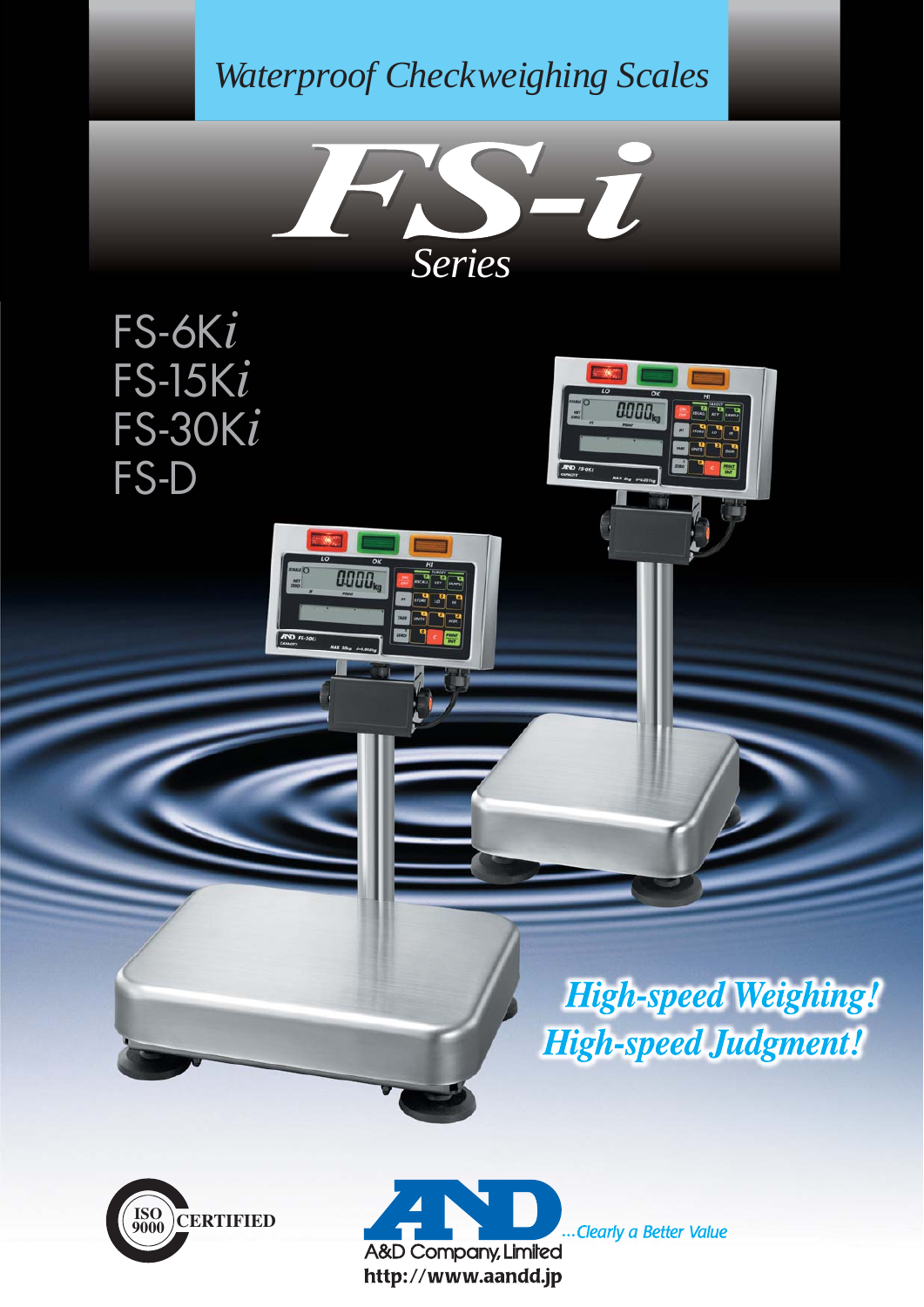# *Why These Large and Bright Comparator Lights Why These Large and Bright Comparator Lights Guarantee You Maximum Productivity Guarantee You Maximum Productivity*

*Do you know how fast humans can process visual information? Research shows we usually need just a tiny fraction of second to tell one image from another. As the speed of check weighing is a critical requirement in today's food industry, A&D's FS-i Series takes full advantage of human visual ability by means of vivid tricolor lights, in addition to its ultra-fast, 0.5-second weighing performance.*



# *High-speed Weighing and Data Acquisition*

Stabilization takes only 0.5 seconds, realizing extremely efficient weighing. This becomes even more significant when coupled with a refresh rate of 20 times/second, which allows fast data acquisition via the optional serial interface (FS-03i or FS-04i).

# *Simple and Error-free Comparator Judgment*

The highly distinct LED lights are an excellent guide for anyone to perform fast and adequate product packaging. The sound of the buzzer function can also aid in making correct judgments.

# *Auto-tare Function NEW!*

To save you from the burden of pressing the TARE key in consecutive measurements, the scale can perform tare automatically each time the weight reaches the target range.

# *Negative Comparison NEW!*

You can now compare negative values by removing weights from the scale.

# **Take-away Check Weighing**

By using the auto-tare and negative comparison functions together, it is possible to perform "take-away" check weighing. This is very convenient when measuring out the same amounts from a container.

**SEFUL!** 



Please also visit our video library at www.aandd.jp to see it in action.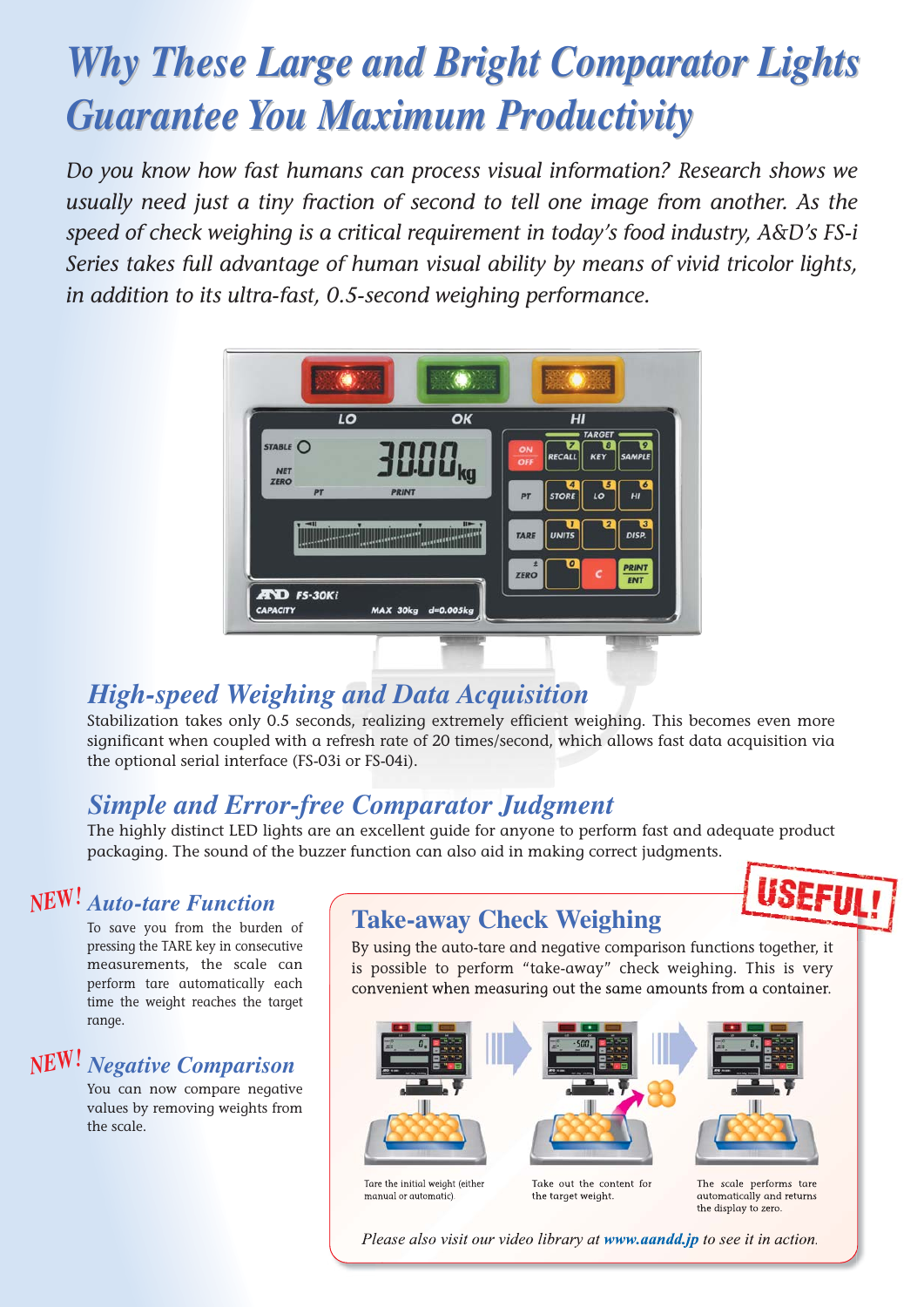## *Large Memory for Comparator Settings*

The scale stores up to 100 sets of comparator limits, which saves you a lot of trouble if you need to change the setting frequently.

## *Error Prevention by Simplified Operation Mode*

In simplified operation mode, operators are limited to the minimum required keys to avoid accidental changes to the scale settings. As with the comparator lights, this will ensure simple, efficient, and accurate work.

## *Stainless Steel (SUS304) and IP65 Water & Dustproof Construction*

The scale is easy to wash and keep hygienic. Its epoxy-coated load cell has also proven highly reliable under harsh environments.



### *Analog Sweep Display for Intuitive Filling Control*

A 60-segment horizontal bar graphically shows you the weight value in relation to the full capacity, target weight, or upper/lower limits.



### *Sealed Lead Acid Rechargeable Battery (Optional)*

You can operate the scale with the optional rechargeable battery (up to approx. 80 hours) where an AC power supply is not present or when it is unstable.

### *Serial Data and Comparator Relay Outputs (Optional)*

RS-232C + relay (FS-03i) and RS-422/485 + relay (FS-04i) interfaces are available for outputting data to external devices or controlling multiple FS-i scales.

## **Other Features**

- $\vee$  LCD with backlight for better visibility in dark areas
- $\vee$  Easy numerical entry using the 10-key pad
- $\vee$  Pre-set tare function to deduct known tare weights
- Three weighing resolutions: 1/3,000, 1/6,000 (or 1/7,500), and 1/12,000 (or 1/15,000)**\***
- $\checkmark$  Five units of weighing available (kg, g, lb, oz, and lb-oz)
- $\vee$  NSF-certified for sanitation in food industry
- $\vee$  Universal Flexi Coms (UFC) function, which enables free editing of printout format

**\*Only one can be selected at a time.**

**Now Available!** 



## **FS-D – Indicator for Check Weighing Scales**

At last, the solution for those who liked the features and functions of the FS-i display unit but wanted to use a different scale platform. The FS-D, which comes with a desktop/wall-mount stand and a connector plug, can even be used with platforms other than A&D's. The eight preset capacities range from 6 kg (15 lb) to 1,500 kg (3,500 lb) and the three resolutions from 1/3,000 to 1/12,000 (or 1/15,000)**\***.

**\*Only one of each can be selected at a time. SB-6K13SW**

 **(sold separately)**